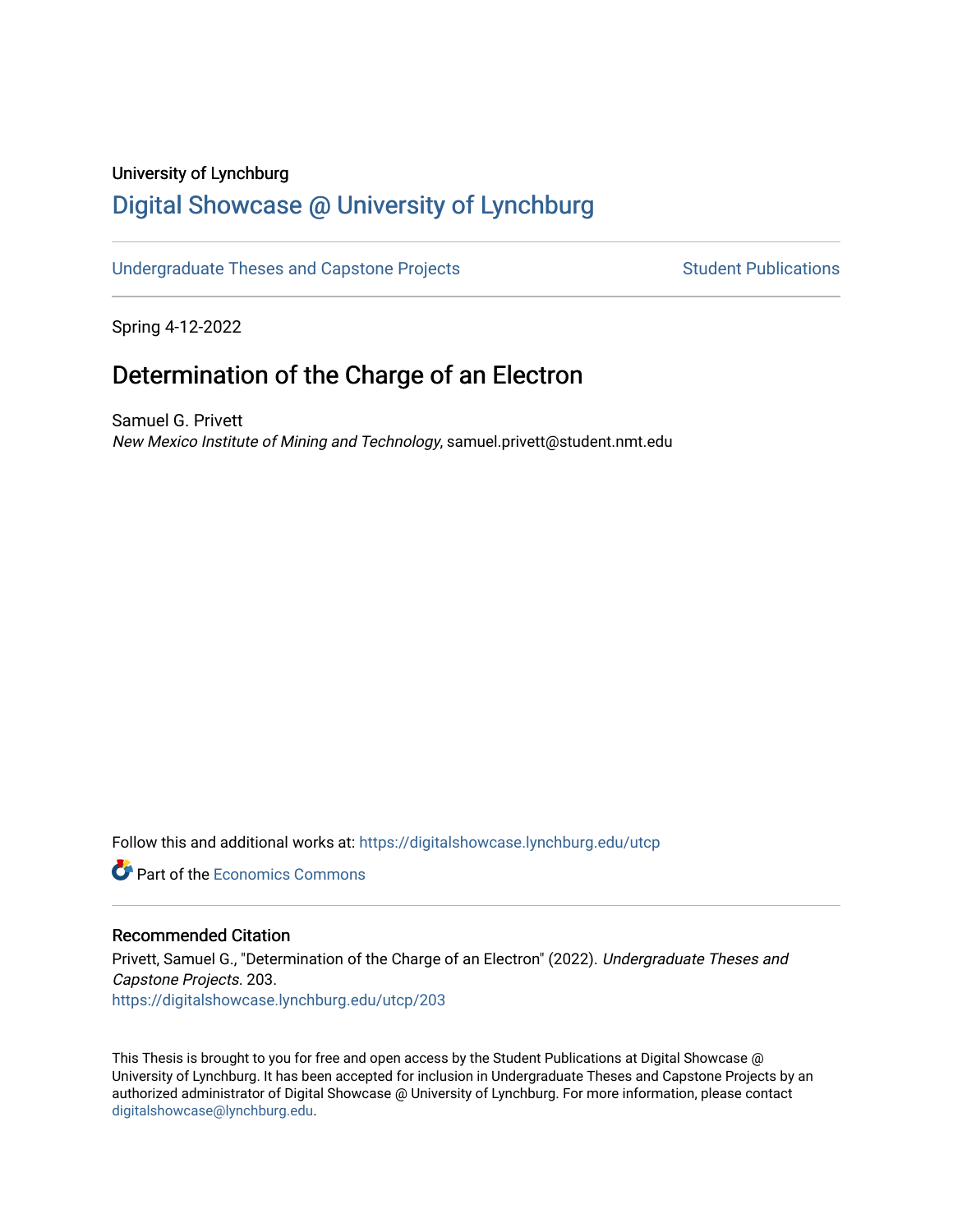## **Determination of the Charge of an Electron**

10 April 2022

## **Abstract**

The purpose of this experiment was to determine the fundamental charge of an electron. This was accomplished by measuring the terminal velocities of drops of oil and measuring the voltages required to suspend the oil drops in an electric field while taking into account the effects of pressure on the viscosity of air. The voltage readings were calibrated by comparing the voltage displayed on the Millikan Oil Drop apparatus to the voltage reading of a Fluke multimeter, providing a 0.7% correction to the readings from the apparatus. Through this process, I found the charge of an electron to be  $2.5 \times 10^{-19} \pm 1.5 \times 10^{-19}$  C. The fundamental charge of an electron is reported to be  $1.6 \times 10^{-19}$  C (Haynes, 2014). My finding is within 58.2% of the reported charge of an electron. The result of this experiment could be improved further by taking data from more oil drops and taking better measurements of air pressure and temperature to provide for better corrections to the air viscosity.

## **Introduction**

This Millikan Oil Drop Lab is based on Millikan's experiment outlined in his paper *On the Elementary Electrical Charge and the Avogadro Constant* in 1913 (Millikan, 1913). This experiment was an important step in determining the fundamental electric charge to a level of precision and accuracy that had previously not been possible. I will discuss the calibration of the Millikan Oil Drop apparatus, the results obtained from the measurement of the oil drops, and will provide tables and graphs to accompany the data presented in this report.

### **Methods**

Following the procedures in the lab manual (Phys 451L, 2022), the experiment began by finding the relationship between the distances shown on the output computer screen from the microscope and the actual distance that was being observed by the microscope on the Millikan Oil Drop apparatus. This was accomplished by observing a small wire with a known diameter of  $0.266 \pm 0.002$  mm (Phys 451L, 2022) in the oil drop chamber and measuring its diameter on the computer screen, which came out to be approximately  $16.0 \pm 0.5$  mm. This provided a ratio to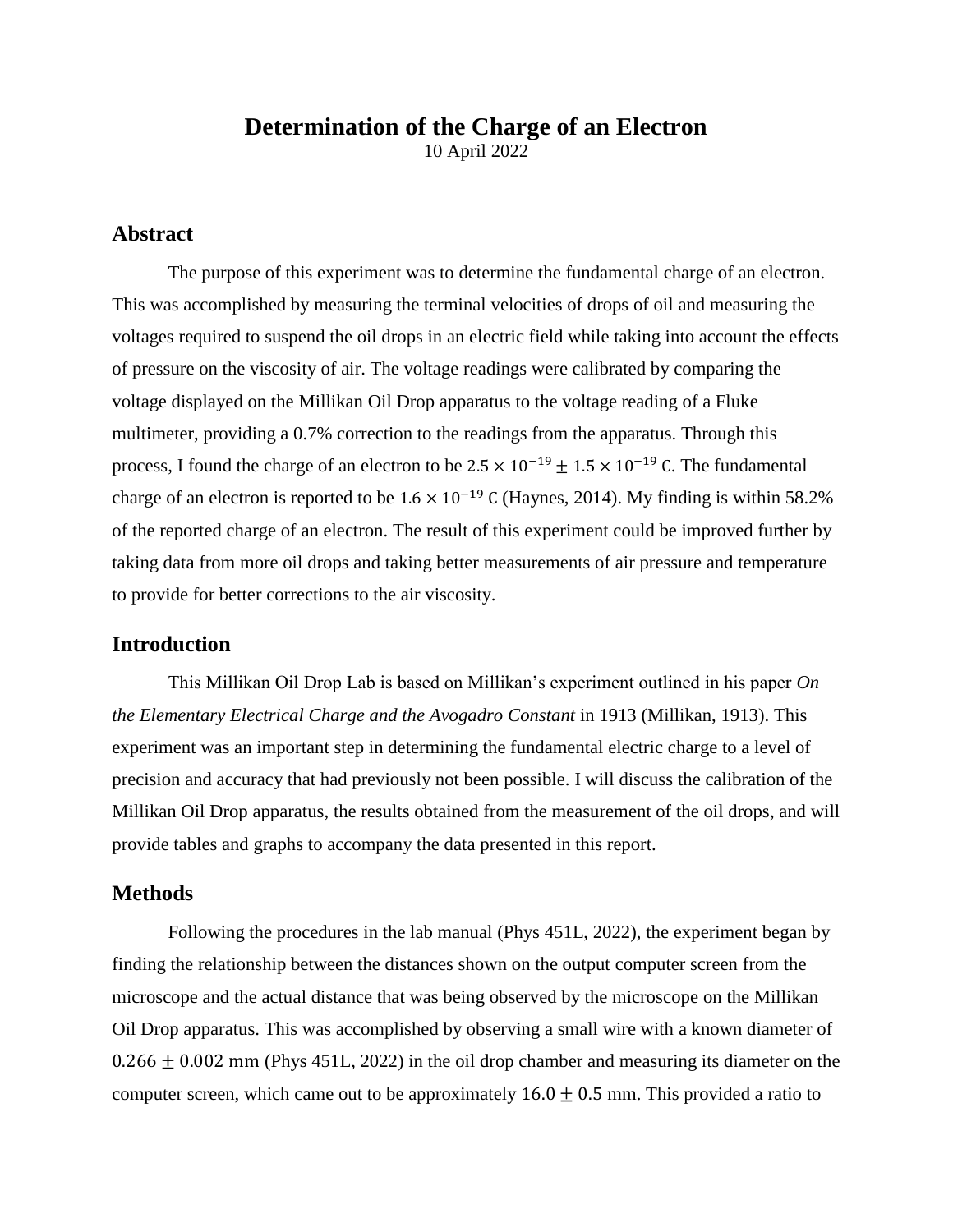apply to the measured computer screen distances, allowing them to be translated into the actual distances that are being observed. With this, the spacing between the horizontal lines on the screen was measured to be approximately  $12.0 \pm 0.5$  mm which corresponds to an actual observed distance of  $0.200 + 0.008$  mm.

The voltage readings of the plates on the apparatus were calibrated next. This was done by recording the voltages displayed by the apparatus and an attached multimeter at set voltages and comparing them to find a linear least-squares fit. This fit was then used to apply a 0.7% correction to any readings from the apparatus voltages for use in calculations. This fit can be seen in Figure 1.

With these calibrations, the measurement of the oil drops began. Oil, with a known density of 981  $\pm$  5 kg/m<sup>3</sup> (Phys 451L, 2022), was atomized and sprayed into the chamber of the apparatus. Drops of oil observed by the microscope were displayed on the computer screen and were isolated to begin measurements. The terminal velocity of each oil drop was measured by varying the voltage of the plates until the drop was at the top of the screen, then the voltage was turned off and the time taken for the drop to fall a distance of  $0.800 \pm 0.032$  mm was recorded. This was done three times for each oil drop to obtain a more precise and accurate fall time. The plate voltage required to suspend the oil drops was found by varying the voltage on the apparatus until the oil drops no longer ascended or descended on the screen. This voltage was then recorded and the 0.7% correction was applied.

The atmospheric pressure of the room was recorded to find the pressure corrected viscosity of the air. The pressure was measured to be  $858.5 \pm 0.5$  mb or  $65.25 \pm 0.04$  cm Hg. The temperature of the room was found to be approximately 23° Celsius. This was then compared to a viscosity graph and a starting value,  $\eta_0$ , for the pressure corrected air viscosity,  $\eta$ , was found to be  $1.84 \times 10^{-5}$  N  $\cdot$  s/m<sup>2</sup> (Hogan & Hasbun, 2016).

Using the data gathered from the oil drops, the voltages, and the air viscosity, the velocities, radii, masses, and charges of each oil drop were calculated. These measurements and calculations will be detailed in the results of this report. The velocities were found using the equation  $v = \frac{d}{dx}$  $\frac{stance}{time}$ , the radii were found with the use of the equation  $a = \sqrt{\frac{9}{2}}$  $\frac{\partial \eta \nu_g}{\partial \rho_{oil} g}$  (where  $\eta$  is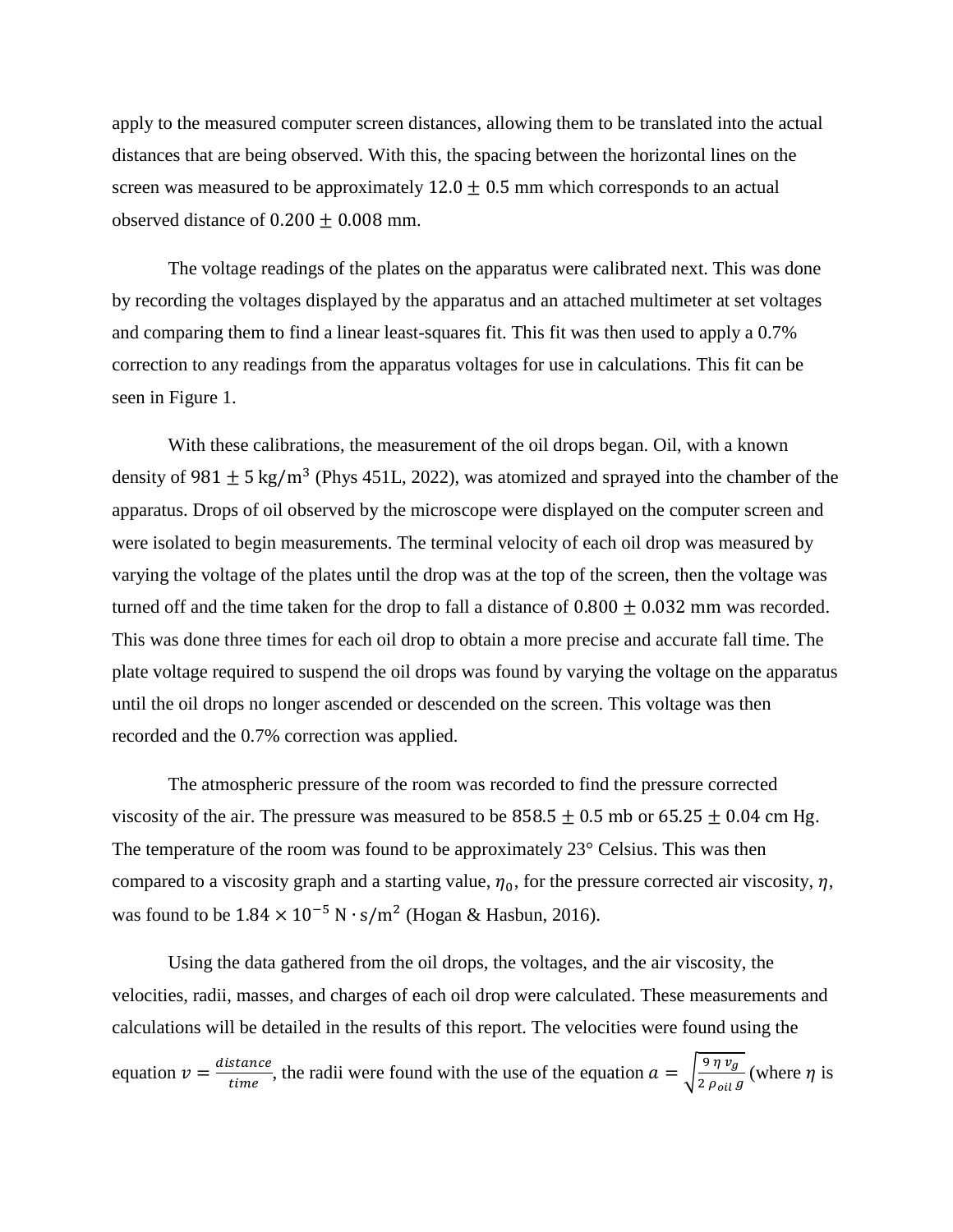the pressure corrected viscosity of the air,  $v_g$  is the terminal velocity of the oil drop,  $\rho_{oil}$  is the density of the oil, and  $g$  is the acceleration due to gravity), the masses were calculated with  $m=\frac{4}{3}$  $\frac{4}{3}\pi a^3 \rho_{oil}$  , and the charge was found with  $q = \frac{m}{2}$  $\frac{g}{v}$  (where *d* is the distance between the two plates and *V* is the voltage applied to the plates). To obtain the pressure corrected viscosity of air, the equation  $\eta = -\frac{\eta}{\eta}$  $1 + \frac{b}{a}$ p was used, where  $\eta_0$  was the starting value of stated earlier, *b* is a constant of  $6.17 \times 10^{-6}$  m  $\cdot$  cm Hg, and *p* is the atmospheric pressure. These equations and how they were derived are presented in research from Hogan and Hasbun (2016).

#### **Results**

The results of the calibration of the voltage on the apparatus are detailed in Figure 1. Voltage measurements were taken at 2 V (the lowest the apparatus could go to) up to 300 V with nine other measurements taken at even spaced intervals. We can see from the fitting in Figure 1 that a coefficient of 0.993 (a 0.7% correction) can be used to account for the differences in the voltage on the apparatus.



(**Figure 1**: Multimeter Voltage vs. Apparatus Voltage providing 0.7% correction as indicated by the red fit line.)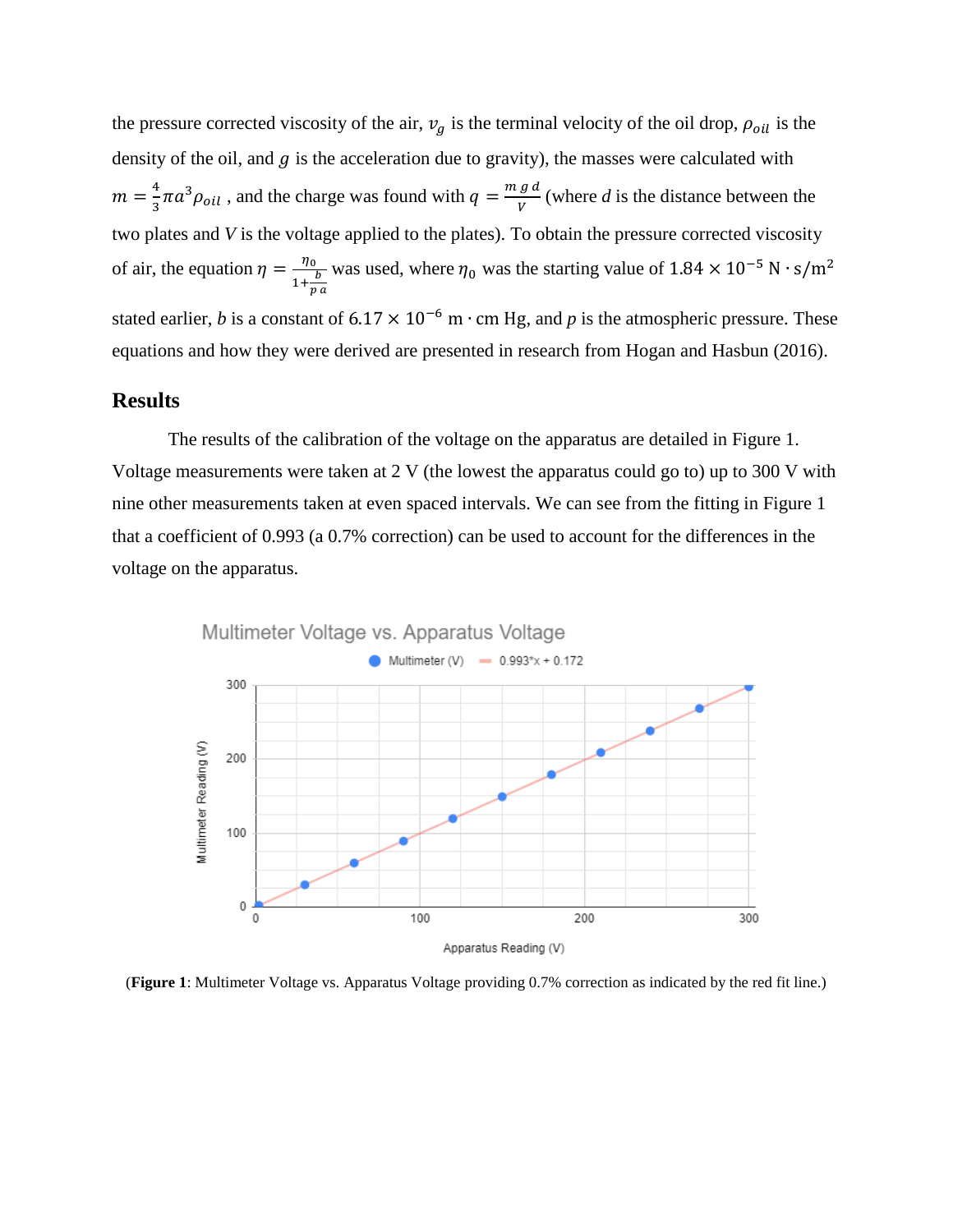The measurements of the fall times and balancing voltages for each drop can be seen in Table 1. The average fall time was calculated and the correction to the voltage was applied (both are also shown in Table 1).

| Drop | Time $1(s)$ | Time $2(s)$ | Time $3(s)$ | Avg. Time (s) | Balancing<br>Voltage (V) | Corrected<br>Voltage (V) |
|------|-------------|-------------|-------------|---------------|--------------------------|--------------------------|
| 1    | 6.43        | 6.17        | 6.32        | 6.31          | 12                       | 11.9                     |
| 2    | 1.28        | 1.28        | 1.25        | 1.27          | 58                       | 57.6                     |
| 3    | 30.86       | 29.72       | 30.68       | 30.42         | 11                       | 10.9                     |
| 4    | 10.16       | 9.74        | 9.98        | 9.96          | 12                       | 11.9                     |
| 5    | 11.99       | 12.4        | 12.18       | 12.19         | 260                      | 258.2                    |
| 6    | 6.62        | 6.59        | 6.52        | 6.58          | 105                      | 104.3                    |
| 7    | 9.18        | 8.96        | 9.04        | 9.06          | 154                      | 152.9                    |
| 8    | 4.87        | 5.00        | 4.96        | 4.94          | 196                      | 194.6                    |
| 9    | 5.27        | 5.22        | 5.17        | 5.22          | 58                       | 57.6                     |
| 10   | 6.46        | 6.18        | 6.46        | 6.37          | 62                       | 61.6                     |
| 11   | 8.48        | 8.72        | 8.32        | 8.51          | 60                       | 59.6                     |
| 12   | 26.91       | 26.62       | 27.88       | 27.14         | 22                       | 21.8                     |
| 13   | 9.68        | 9.69        | 9.33        | 9.57          | 36                       | 35.7                     |
| 14   | 2.69        | 2.75        | 2.81        | 2.75          | 224                      | 222.4                    |
| 15   | 2.15        | 2.22        | 2.26        | 2.21          | 137                      | 136.0                    |

(**Table 1**: Fall times and balancing voltages for each measured oil drop.)

The calculated velocities, radii, masses, and surface charges of the oil drops are shown in Table 2. The associated errors were also calculated and displayed in the table for each oil drop. The pressure corrected viscosity of air was found to be  $1.687 \times 10^{-5} \pm 0.003 \times 10^{-5} \text{ N} \cdot \text{s/m}^2$ and was used in the calculations for the data in Table 2.

| <b>Drop</b> | Fall Time (s)  | Velocity (10^-6 m/s) | Radius (10^-8 m) | Mass (10^-17 kg) | Charge (10^-19 C) |
|-------------|----------------|----------------------|------------------|------------------|-------------------|
| 1           | $6.31 + 0.14$  | $126.5 + 5.8$        | $99.9 + 2.3$     | $410.0 + 28.3$   | $168.7 + 11.7$    |
| 2           | $1.27 + 0.02$  | $628.3 + 27.5$       | $222.7 + 4.9$    | $4537.2 + 301.3$ | $386.3 + 25.7$    |
| 3           | $30.42 + 0.62$ | $26.2 + 1.2$         | $45.5 + 1.0$     | $38.7 + 2.6$     | $17.4 + 1.2$      |
| 4           | $9.96 + 0.22$  | $80.1 + 3.7$         | $79.5 + 1.8$     | $206.6 + 14.3$   | $85.0 + 5.9$      |
| 5           | $12.19 + 0.21$ | $65.5 + 2.9$         | $71.9 + 1.6$     | $152.6 + 10.1$   | $2.9 + 0.2$       |
| 6           | $6.58 + 0.06$  | $121.3 + 5.0$        | $97.9 + 2.0$     | $385.0 + 24.0$   | $18.1 + 1.1$      |
| 7           | $9.06 + 0.12$  | $88.1 + 3.7$         | $83.4 + 1.8$     | $238.1 + 15.2$   | $7.6 + 0.5$       |
| 8           | $4.94 + 0.07$  | $161.4 + 6.9$        | $112.9 + 2.4$    | $590.8 + 38.2$   | $14.9 + 1.0$      |
| 9           | $5.22 + 0.05$  | $152.9 + 6.3$        | $109.8 + 2.3$    | $544.5 + 34.3$   | $46.4 + 2.9$      |
| 10          | $6.37 + 0.17$  | $125.3 + 6.0$        | $99.5 + 2.4$     | $404.2 + 29.3$   | $32.2 + 2.3$      |
| 11          | $8.51 + 0.21$  | $93.8 + -4.4$        | $86.0 + 2.0$     | $261.7 + 18.6$   | $21.5 + 1.5$      |
| 12          | $27.14 + 0.66$ | $29.4 + 1.4$         | $48.2 + 1.1$     | $45.9 + 3.3$     | $10.3 + 0.7$      |
| 13          | $9.57 + 0.21$  | $83.4 + 3.8$         | $81.1 + 1.9$     | $219.5 + 15.2$   | $30.1 + 2.1$      |
| 14          | $2.75 + 0.07$  | $290.2 + 13.5$       | $151.3 + 3.5$    | 1423.9 + - 100.4 | $31.4 + 2.2$      |
| 15          | $2.21 + 0.06$  | $361.1 + 17.6$       | $168.8 + 4.1$    | 1976.5 + - 145.4 | $71.2 + 5.2$      |

(**Table 2**: Fall time, velocity, radius, mass, and surface charge for each oil drop.)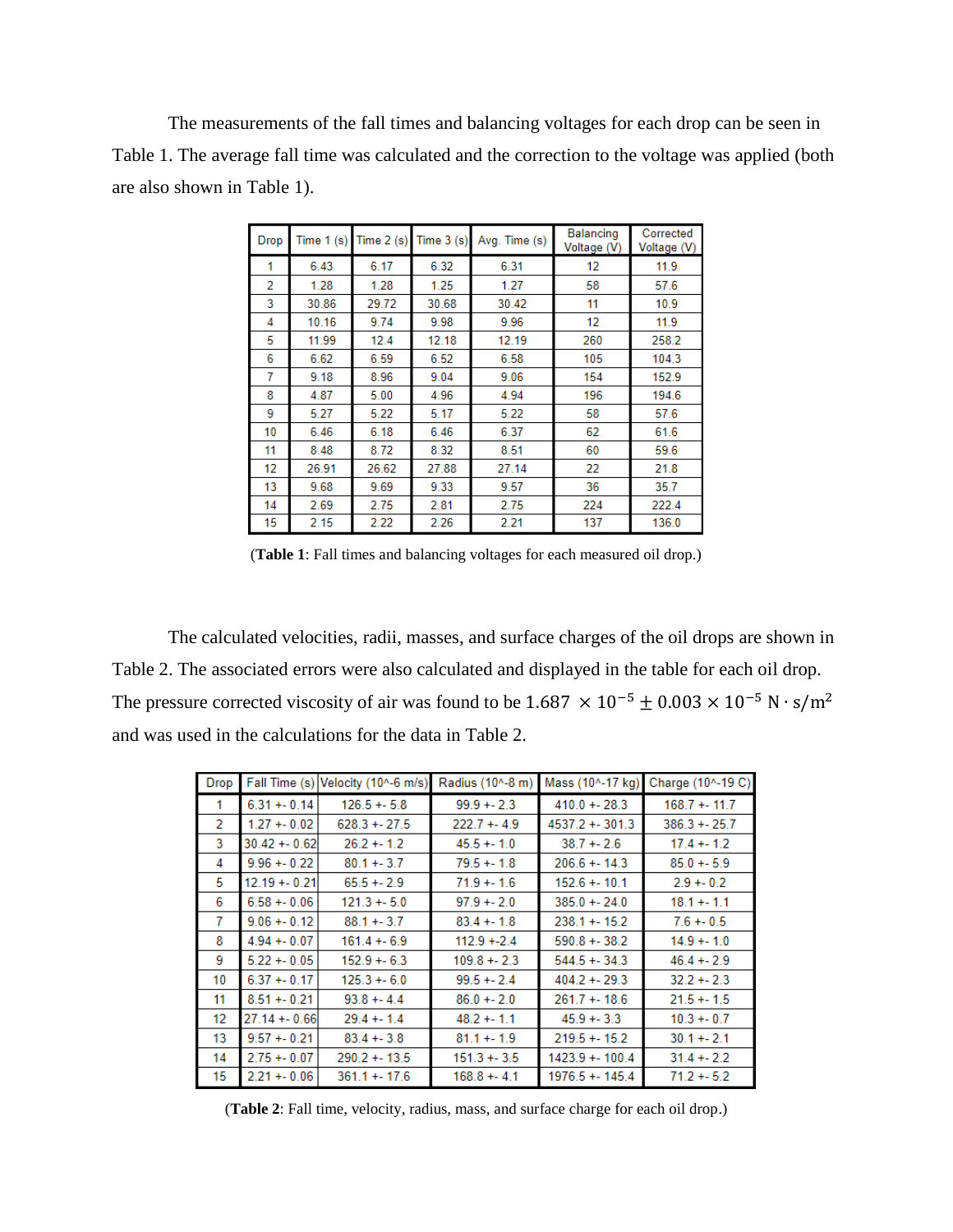In order to find the charge of an electron from this data, I took the ratios of all the calculated charges against the smallest calculated charge. I then subtracted off the leading whole number and multiplied the smallest calculated charge by the remaining decimal values. I then took the average of these values as they now represented the measurement of a single charge. The result of this provided me with my finding of the value of the fundamental charge of an electron at  $2.5 \times 10^{-19} \pm 1.5 \times 10^{-19}$  C.

### **Conclusions**

My finding of  $2.5 \times 10^{-19} \pm 1.5 \times 10^{-19}$  C for the fundamental charge is close to the reported value of  $1.6 \times 10^{-19}$  C (Haynes, 2014). My finding is within 58.2% of this reported value and this value is within the margins of error of my measurement. That being said, there is a difference of  $0.91 \times 10^{-19}$  C between by result and the reported value. The difference of 58.2% shows that there is much room for improvement. The result of this experiment could be improved further by taking data from more oil drops and taking better measurements of air pressure and temperature to provide for better corrections to the air viscosity. This experiment might also benefit from more precise control over the voltage applied to the plates.